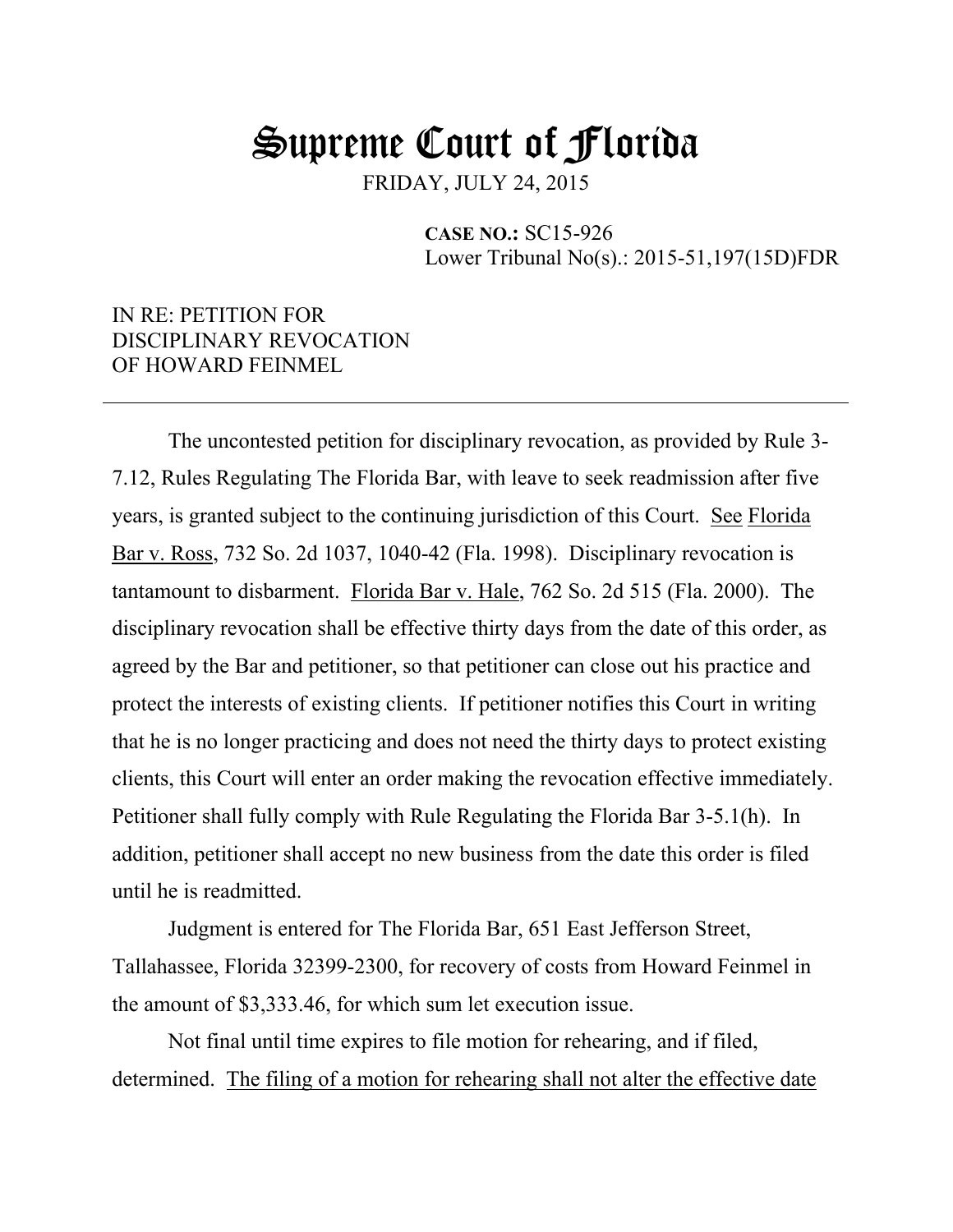**CASE NO.:** SC15-926 Page Two

of this revocation. As with disbarment, in seeking readmission to The Florida Bar, petitioner "may be admitted again only upon full compliance with the rules and regulations governing admission to the bar." R. Regulating Fla. Bar 3-7.10(n).

LABARGA, C.J., and PARIENTE, LEWIS, QUINCE, CANADY, POLSTON and PERRY, JJ., concur.

A True Copy Test:

John A. Tomasino Clerk, Supreme Court



dd Served:

MICHAEL DAVID SOIFER K. STUART GOLDBERG ADRIA E. QUINTELA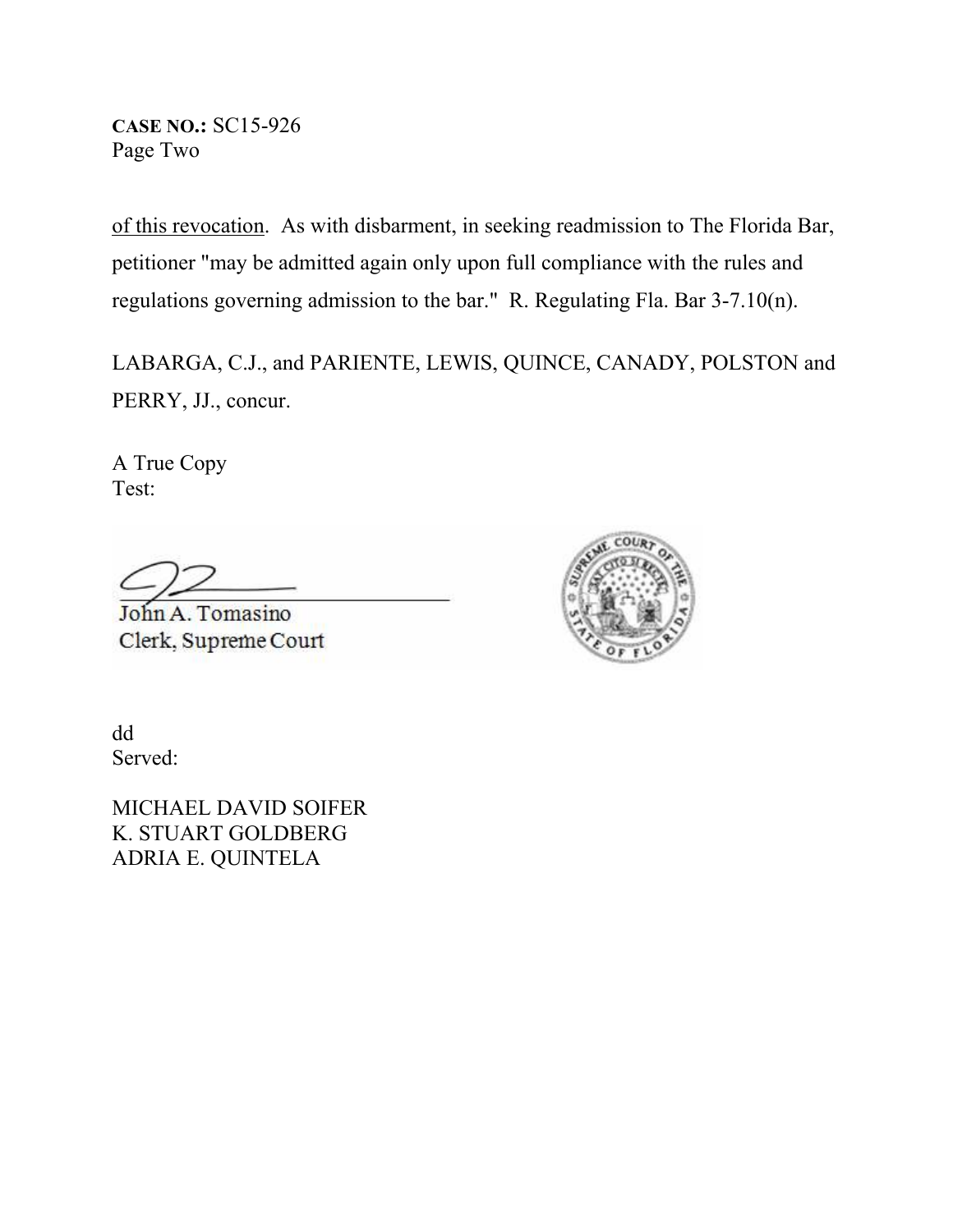# Supreme Court of Florida

THURSDAY, MAY 14, 2015

**CASE NO.:** SC14-1951 Lower Tribunal No(s).: 2014-51,362(15G)

#### THE FLORIDA BAR vs. PAUL AARON HERMAN

Complainant(s) Respondent(s)

The uncontested report of the referee is approved and respondent is suspended from the practice of law for six months, effective thirty days from the date of this order so that respondent can close out his practice and protect the interests of existing clients. If respondent notifies this Court in writing that he is no longer practicing and does not need the thirty days to protect existing clients, this Court will enter an order making the suspension effective immediately. Respondent shall fully comply with Rule Regulating the Florida Bar 3-5.1(h). In addition, respondent shall accept no new business from the date this order is filed until he is reinstated. Respondent is further directed to comply with all other terms and conditions of the report and consent judgment.

Judgment is entered for The Florida Bar, 651 East Jefferson Street, Tallahassee, Florida 32399-2300, for recovery of costs from Paul Aaron Herman in the amount of \$1,402.57, for which sum let execution issue.

Not final until time expires to file motion for rehearing, and if filed, determined. The filing of a motion for rehearing shall not alter the effective date of